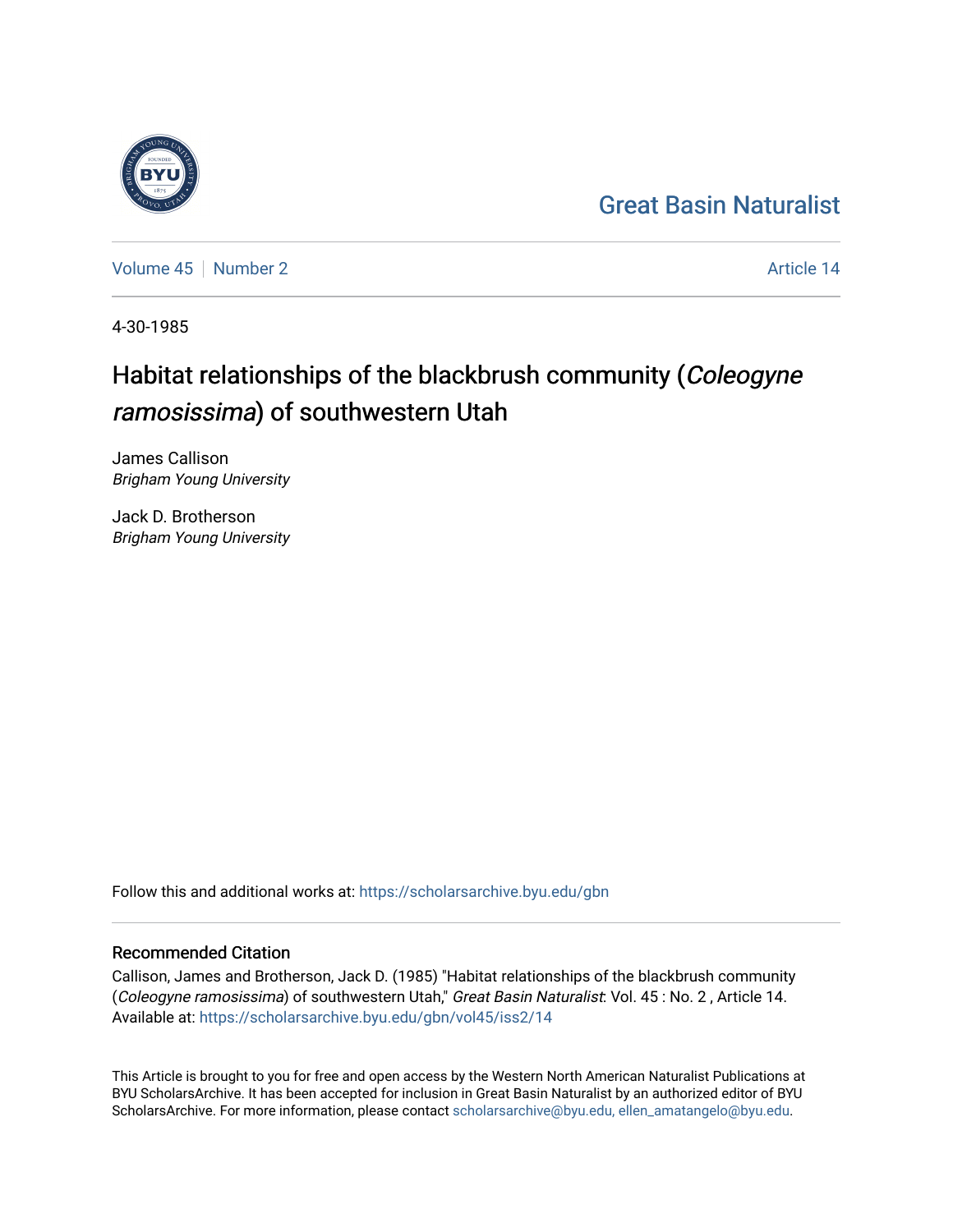#### HABITAT RELATIONSHIPS OF THE BLACKBRUSH COMMUNITY {COLEOGYNE RAMOSISSIMA) OF SOUTHWESTERN UTAH

James Callison and Jack D. Brotherson'

ABSTRACT.— Eight general study sites in the blackbrush (Coleogyne ramosissima) zone of southwestern Utah were examined. Soils data were gathered and plant cover was estimated. Shrubs were found to he positively correlated with shallow, sandy soil. Nonwoody plants were found to be positively correlated with deeper, silty soils. Cryptogamic soil crusts were positively correlated with silt and nitrogen in the soil and therefore may plav <sup>a</sup> role in elevating soil fertility. Shrubs and grasses were negatively correlated. Management implications are discussed.

The community formed by blackbrush {Coleogyne ramosissima) and associated species is an important vegetation type in southern Utah. Kuchler (1964) estimated that the blackbrush community covers 2.5 million acres in Utah alone. It also occupies large acreages in Arizona, California, and Nevada. However, little has been written about black brush either as a species or a community type. Bowns (1973) studied the autecology of blackbrush in southern Utah. Other in vestigations deal with specialized aspects of the ecology of the blackbrush community (Beatley 1966; Loope 1978). Several govern ment reports refer to the blackbrush community in an oblique manner (Little 1978; USDI BLM 1979). Most of these studies included field observations and contain valuable comments on relationships in the blackbrush commimity but offer little quantitative infor mation about the blackbrush community of Utah. The purpose of our study was threefold. We have provided <sup>a</sup> quantitative analysis of the blackbrush community, compared our analysis to previously observed relationships, and postulated new relationships.

#### **SITE DESCRIPTION**

Our study sites were located in the Dixie Corridor between the Beaver Dam Wash and the Beaver Dam Momitains in southwestern Utah. This area is a transition zone between the hot desert of the Mojave and the cold desert of the Great Basin. The soils are shal low, well drained, and have from  $2\%$  to  $7\%$  slopes. One site was on a sandstone bench overlooking Manganese Wash. The other sites were on the alluvial plain west of the Beaver Dam Mountains, with the furthest site being 20 miles from Manganese Wash. All sites had been grazed in the past, though some were not being grazed at the time of the study. There was no evidence of burning on any of the sites. Parent materials are mixed alluvium formed from limestone, gneiss, schist, sandstone, and basalt (Bowns 1973). Altitude at the study plots ranged from <sup>1070</sup> m (3511 ft) to <sup>1400</sup> m (4593 ft). The average annual precipitation, recorded over a 30-year period at the nearby Gunlock powerhouse was <sup>296</sup> mm (11.65 in). The av erage annual temperature, from the same lo cation, was 16.1 C (61 F) (Hodges and Rei chelderfer 1962). Eubank and Brough (1979) list extremes of temperature from 46.7 C (116  $F$ ) to  $-23.9$  C  $(-11)$  F at St. George, which is on the edge of the blackbrush range.

#### **METHODS**

Eight general study sites were selected. Five  $10 \times 10$  m sampling plots were randomly placed at each site. All plots were placed on sites of uniform topography, with ravines and rock outcroppings being avoided. Each plot was subsampled with fifteen  $1 \text{ m}^2$ quadrats. The quadrats were distributed uni formly in three rows of five quadrats each within the study plots. Vascular plant cover was estimated for each species (Daubenmire 1959) at each quadrat. In addition, cover

<sup>&#</sup>x27;Department of Botany and Range Science, Brigham Young I'niversity. Provo, I'tah S4602.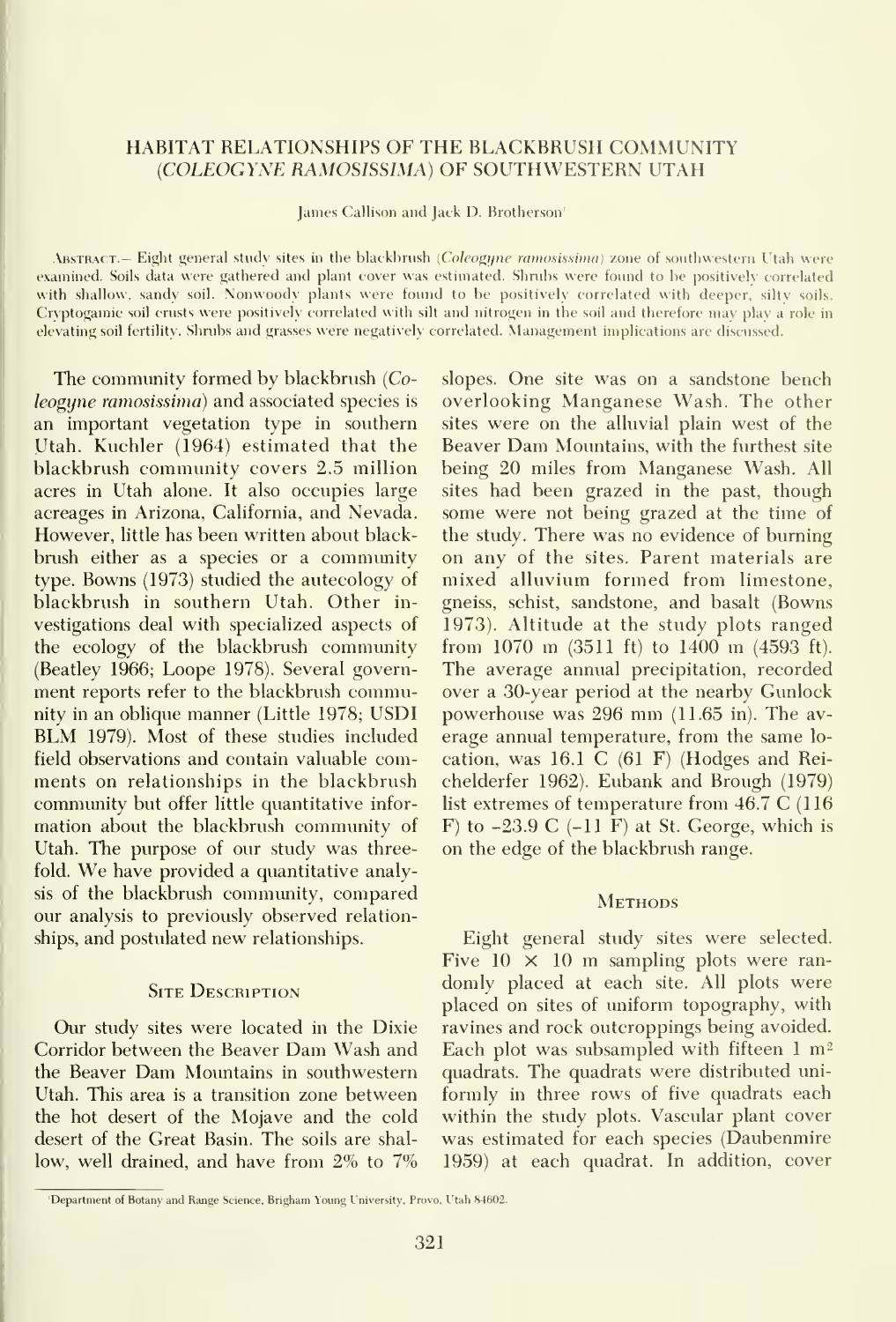| <b>Species</b>              | Mean<br>cover | Standard<br>deviation | Mean<br>frequency | Standard<br>deviation |
|-----------------------------|---------------|-----------------------|-------------------|-----------------------|
| Coleogyne ramosissima       | 37.8          | 8.3                   | 96.7              | 5.4                   |
| <b>Bromus</b> rubens        | 3.4           | 3.1                   | 66.3              | 30.0                  |
| <b>Bromus</b> tectorum      | 2.8           | 2.7                   | 63.2              | 39.7                  |
| Ephedra nevadensis          | 1.2           | 1.9                   | 7.3               | 8.3                   |
| Thamnosma montana           | 0.8           | 2.3                   | 6.2               | 12.3                  |
| Prunus fasciculata          | .5            | 1.1                   | 3.2               | 5.0                   |
| Xanthocephalum microcephela | .4            | 1.2                   | 2.1               | 5.6                   |
| Yucca brevifolia            | $\cdot$ -4    | 1.1                   | 2.4               | 4.9                   |
| Yucca baccata               | $\cdot$       | 0.9                   | 4.1               | 5.4                   |

TABLE 1. Prevalent species in the blackbrush zone. The number of prevalent species is equal to the average number of species on the  $10 \times 10$  m study plots.

contributed by rock, litter, and cryptogamic crusts was estimated. Soil depth was measured with a penetrometer (Greenwood and Brotherson 1978) at each corner and center of each plot (the five readings were averaged to give a single estimate for each plot). Percent slope and exposure were obtained for each plot using an Abney level and compass, respectively. Elevation at each plot was taken from USGS 1:24,000 topographic maps.

Three samples of the surface 20 cm of soil were taken in each plot (from opposite corners and the center). Subsamples were later pooled for laboratory analyses. Dependence on surface samples alone seemed justified, since Ludwig (1969) has shown that the surface decimeter of soil from Utah foothill communities provided over 80% of the information useful in correlation analyses relating soil mineral content with plant parameters. Holmgren and Brewster (1972) also showed that over 50% of the fine roots (those most likely to absorb soil minerals) were found concentrated in the upper 15 cm of soil profile of Utah cold desert shrub communities. With respect to grasslands, Christie (1979) likewise found that the top layer of soil supplies most of the minerals taken up by plant roots.

Soil samples were analyzed for texture (Bouyoucos 1951), pH, mineral composition, and organic matter. Soil reaction was taken with a glass electrode pH meter on a 1:1 soilwater paste (Russell 1948). Soils were extracted with 1.0 normal neutral ammonium acetate for exchangeable calcium, magnesium, potassium, and sodium (Jackson 1958, Hesse 1971, Jones 1973). Zinc and copper were extracted from the soils by use of DPTA (diethylenetriamine-penta-acetic acid) extracting agent (Lindsay and Norvell 1969). Individual ion concentrations were determined by using a Perkin-Elmer Model 403 atomic absorption spectrophotometer (Isaac and Kerber 1971). Soil phosphorus was extracted using sodium bicarbonate (Olsen et al. 1954). Total nitrogen was determined by macro-Kjeldahl procedures (Jackson 1958). Organic matter was determined by loss on ignition of 10 grams of soil at 950 C in a LECO medium temperature resistance furnace (Allison 1965).

Prevalent species (those most frequently encountered during sampling) were selected using the procedure of Warner and Harper (1972). Prevalent species were selected on the basis of both cover and frequency values. Niche overlap values (Colwell and Futuyma 1971) were calculated. Although niche overlap values can measure various aspects of interspecific association, in this study we used them to measure the degree to which various species pairs coexist in specific geographical compartments. A dendrogram of interspecific association (Sneath and Sokal 1973) was developed from the niche overlap values. The degree to which pairs of environmental variables were positively correlated in the 40 study plots was analyzed with correlation coefficients. Clustering procedures followed the weighted-pair group method (Sneath and Sokal 1973). Means and standard deviations are reported for biotic and abiotic variables across the 40 sampling plots.

#### **RESULTS AND DISCUSSION**

Table 1 lists the prevalent species, their average cover and frequency. The most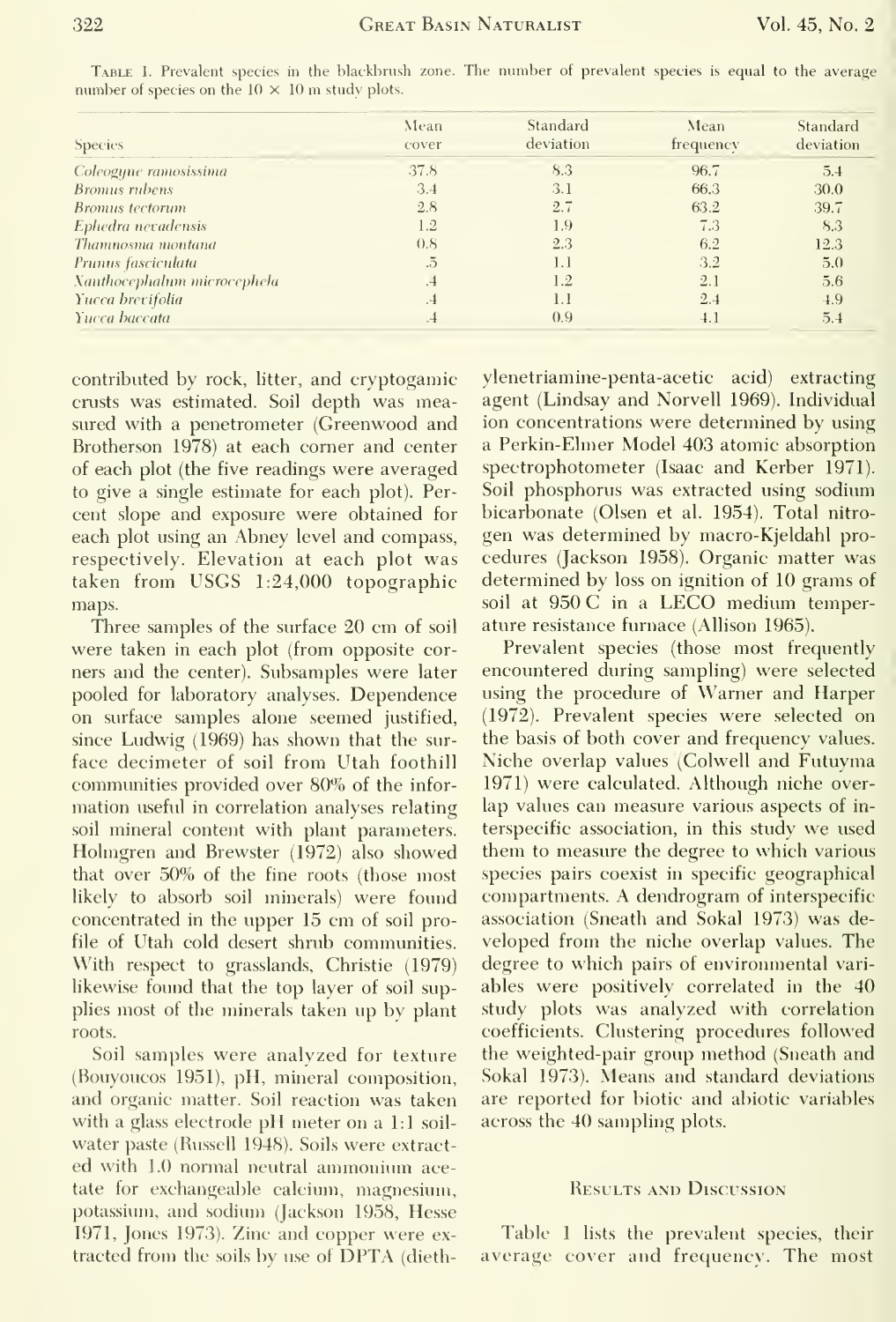TABLE 2. Environmental factors in the blackbrush zone.

| <b>Environmental factor</b> | Mean             | Standard<br>deviation |  |
|-----------------------------|------------------|-----------------------|--|
| <b>Biotic</b> factors       |                  |                       |  |
| Total living cover $(%)$    | 55.5             | 9.0                   |  |
| Percent composition         |                  |                       |  |
| <b>Shrubs</b>               | $42.7(76.9)$ °   | 7.5                   |  |
| Forbs                       | 1.8<br>1.2(2.2)  |                       |  |
| Grass                       | 4.3<br>6.3(11.4) |                       |  |
| Cryptogams                  | 5.3(9.5)         | 5.2                   |  |
| Spp./stand                  | 7.7              | 2.3                   |  |
| General site factors        |                  |                       |  |
| Elevation (m)               | 1271.3           | 94.5                  |  |
| Slope $(\frac{a_0}{b})$     | 9.6              | 9.7                   |  |
| Litter $(\%)$               | 7.9              | 3.8                   |  |
| Rock $(\%)$                 | 38.7             | 10.3                  |  |
| General soil factors        |                  |                       |  |
| Clav $(\%)$                 | 12.9             | 3.7                   |  |
| Silt $(%)$                  | 26.2             | 6.9                   |  |
| Sand $(%)$                  | 60.9             | 9.2                   |  |
| OM $(\%)$                   | .5               | $\overline{5}$        |  |
| Soil depth (dm)             | 1.3              | .7                    |  |
| pH                          | 8.5              | $.2\,$                |  |
| EC (mmhos/cm)               | 6 <sub>6</sub>   | $\cdot$ <sup>2</sup>  |  |
| Soil mineral nutrients      |                  |                       |  |
| Nitrogen %                  | .05              | .02                   |  |
| Phosphorus (ppm)            | 15               | $\overline{5}$        |  |
| Calcium (ppm)               | 9639             | 5335                  |  |
| Magnesium (ppm)             | S(X)             | $+00$                 |  |
| Sodium (ppm)                | 2709             | 149                   |  |
| Potassium (ppm)             | 211              | 78                    |  |
| $Zinc$ (ppm)                | 1                | $\mathbf{I}$          |  |
| Copper (ppm)                | $\mathbf{I}$     | $\mathbf{1}$          |  |

\*Numbers in parenthesis indicate relative cover values.

abundant species is blackbrush, which contributes 75% of all vascular plant cover. Annual grasses (Bromus rubens and Bromus tectorum) account for 12% of the total cover. The remaining species on the prevalent species list are shrubs. Combined, they make up 7% of the total vascular plant cover. Although no forbs appear as prevalent species, 28 forbs were encountered in the study. However, all were uncommon and together they contributed only 2% of the total vascular plant cover.

Soils at most sites were strongly skeletal and often had shallow CaCO<sub>3</sub> pans. As a result, penetrometer readings were also shallow, averaging only 1.3 dm (5.1 in.) in depth (Table 2). Shallowness of soil is an important characteristic of the blackbrush community and may partially determine the abundance and/or distribution of blackbrush. Thatcher' Index of niche overlap

10 20 30 40 50 60 70 80 90 100



Fig. 1. Cluster diagram based on niche overlap values for the prevalent species in the blackbrush community.

(1975) and Doughty et al. (1976) concluded that edaphic factors were highly influential in the distribution of blackbrush. In addition to being shallow, soils that support blackbrush have abundant exposed rock (38.7%) and a high sand content (60.9%). The soils had an average pH of 8.5. Such high pH values are undoubtedly related to elevated levels of calcium  $(9639$  ppm) and sodium  $(2710)$ ppm) in the soils. Soils analyzed by Bowns  $(1973)$  in the same vegetation zone showed patterns similar to those reported here.

Relative cover of shrubs, grasses, and forbs is in about the same proportions as the representation of those life form groups on the prevalent species list. Nearly 10% of the total plant cover was contributed by cryptogamic crusts. Although the role of cryptogamic crusts is not completely understood, their abundance indicates that they should not be ignored in the ecology of the blackbrush community.

Figure 1 depicts a cluster of species based on niche overlap values. For purposes of discussion, the nine species have been divided into three groups. In group I, blackbrush, red brome (Bromus rubens), and cheatgrass (Bromus tectorum) are closely associated. This occurs because red brome and cheatgrass often take advantage of the microhabitat provided by blackbrush individuals by living directly underneath the canopy of the blackbrush. Even though red brome and cheatgrass have a high niche overlap value with blackbrush, there is a negative correlation between grasses and shrubs. This is because niche overlap and correlation analyses measure different aspects of plant distribution. Desert almond (Prunus fasciculata)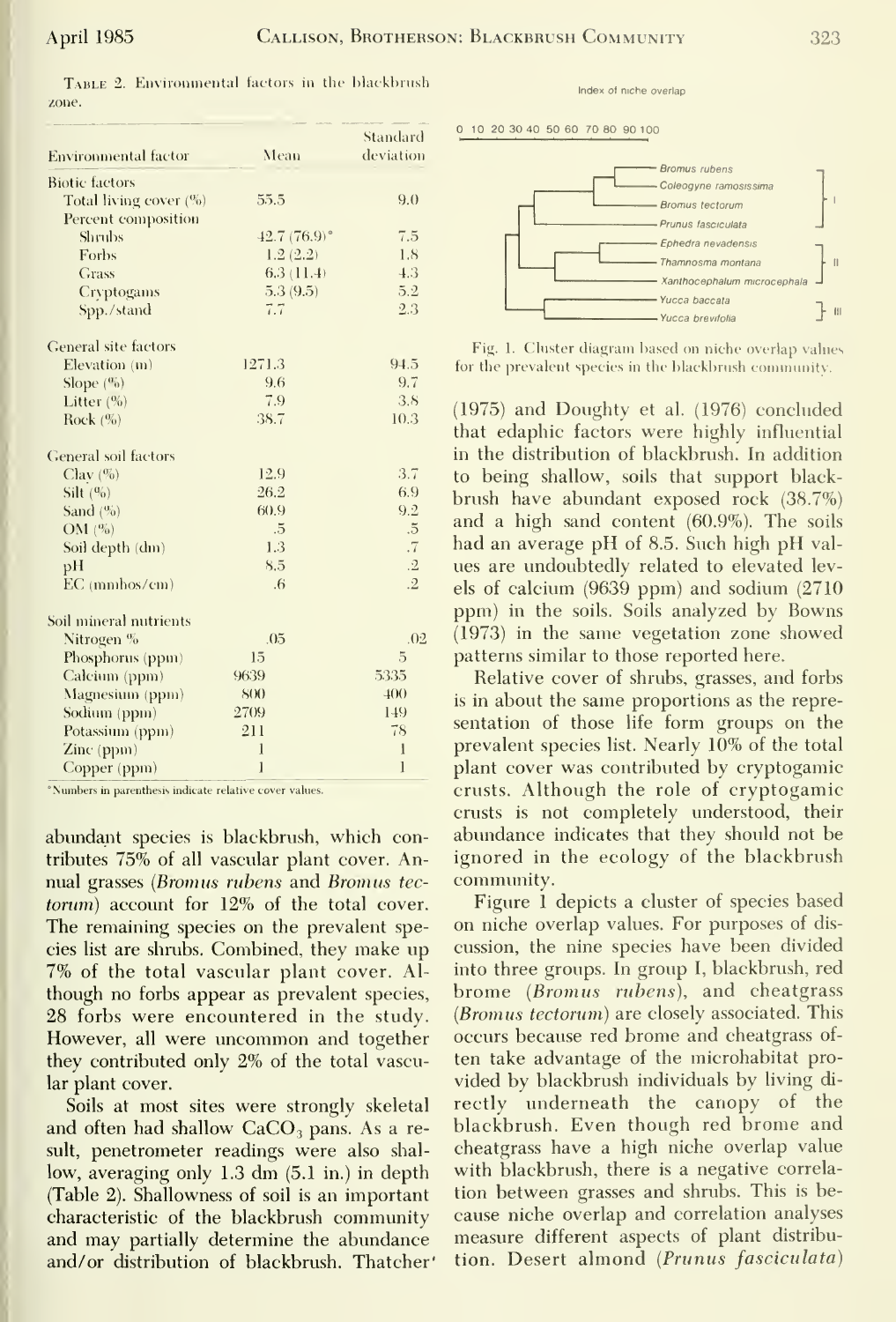

Fig. 2. Cluster diagram based on correlation coefficients for pairs of variables on all plots in the blackbrush community. Associations to the right of the dotted line are significant at the 0.01 level. Associations to the left of the dotted line are not significant.

occurs somewhat randomly on our study sites but tends to be more closely associated with blackbrush than other species. The species in group II are all hardy and relatively unpalatable shrubs that predominate on southern ex posures where soils are shallow and conditions less favorable than surrounding areas. The distribution of the two Yucca species in group III is enigmatic. Yucca haccata and Yucca brevifolia occur intermixed in stands only occasionally and on the fringes of their respective ranges. Because neither Yucca species is in its preferred habitat in the black brush zone, their association may only be coincidental.

Figure 2 is a cluster of biotic and abiotic variables based on correlation coefficients. Associations to the right of the dotted line are significant at the 0.01 level. Associations to the left of the dotted line are considered insignificant. The 0.01 level of significance was used because the large number of correlations used to construct the dendrogram might allow too many correlations at the 0.05 level. Several relationships are dis tinguishable. Cryptogamic crusts, silt, per cent soil-nitrogen, grass, and annuals are closely associated. Also positively associated, but less closely, are soil depth, copper, cal cium, potassium, magnesium, phosphorus, so dium, clay, litter, and number of species per plot. These patterns suggest that grasses, cryptogamic crusts, and forbs are more com mon on deeper soils where clay, silt, and mineral nutrients are more abundant. Shrubs, on the other hand, are more common on more shallow, sandy soils. Correlation data for pairs of variables (Table 3) confirm these observations. Shrubs are positively correlated with sand and negatively correlated with clay, silt, and soil depth. Grasses are positively correlated with clay, silt, and soil depth but are negatively correlated with sand. We conclude from these patterns that the relative proportions of shrubs, grasses, forbs, and cryptogamic crusts are controlled by edaphic factors in the blackbrush community. This conclusion corroborates that of Doughty et al. (1976) and Thatcher (1975), who found that presence of blackbrush was related to the presence of certain soil types. Although nonwoody plants often take advantage of the microhabitat provided by the shrubs, they also increase in abundance where soils are deeper, have finer particles, and are more fertile. Deep, silty soils store more soil moisture for nonwoody plants than shallow, sandy soils. Shrubs fill a somewhat different niche by being more abundant on sandy, shallow soils. Shrubs are better able to extract water from shallow, sandy soils than are nonwoody plants. Sandy, shallow soils are more common than deep, silty soils in the study area. Thus, shrubs are the regional dominant in our study.

The relationships between soil nitrogen, silt, and cryptogamic crusts bear comment. The relationship among silt and cryptogamic crusts have been observed earlier by several authors (Loope and Gifford 1972, Kleiner and Harper 1977, Anderson et al. 1982, Brotherson and Rushforth 1983). Kleiner and Harper (1977) argued that, once established, the crusts tend to trap silt at the soil surface. Components of the crvptogamic crusts (i.e., bluegreen algae) have been shown to be ni trogen fixers (MacGregor and Johnson 1971,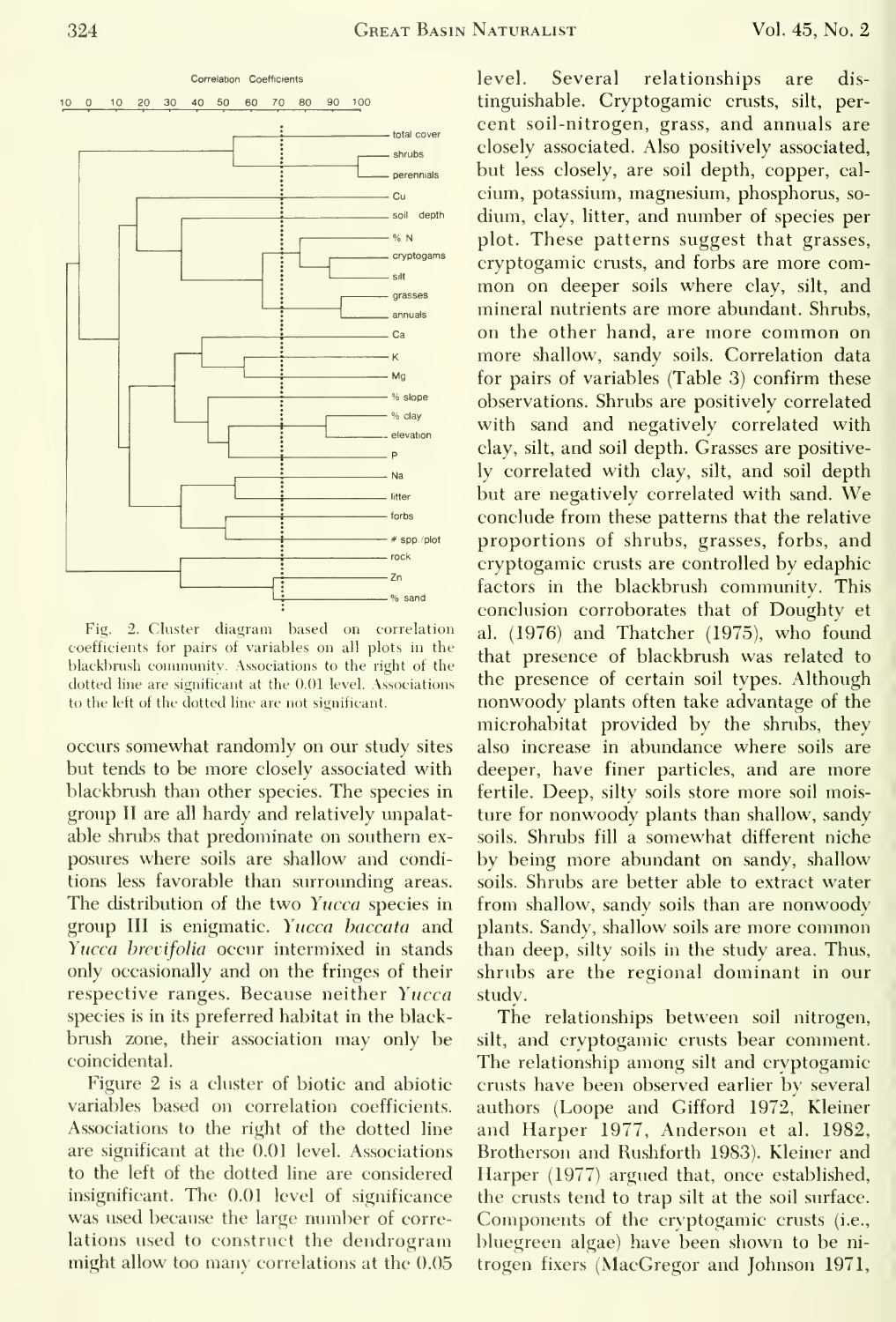| the property of the control and<br>Environmental | Environmental factor |                   |           |            |        |
|--------------------------------------------------|----------------------|-------------------|-----------|------------|--------|
| factor                                           | Clav                 | Sand              | Silt      | Soil depth | shrubs |
| Sand                                             | $-.755$              |                   |           |            |        |
| Silt                                             | .474                 | $-.935$ b         |           |            |        |
| Soil depth                                       | .152                 | $-.279$           | .292      |            |        |
| <b>Shrubs</b>                                    | $-.504$              | .907 <sub>b</sub> | $-.946 b$ | .229       |        |
| Grasses                                          | .681                 | $-.879b$          | .813 a    | .550       | '() a  |

TABLE 3. Correlation coefficients for environmental factors.

<sup>a</sup>Significant at the .01 level b<sub>Significant at the .001</sub> level

Reddy and Gibbons 1975). Anderson and Rushforth (1976), while working on the floristics of the cryptogamic crusts in southwestern Utah, described 11 species of bluegreen algae as components of the crusts. The presence of blue-green algae in crusts of the blackbrush community may well explain the significant ( $P < .01$ ) positive correlation between percent nitrogen in the soil and the presence of cryptogamic crusts. This may also indicate the value of cryptogamic crusts in elevating the fertility of associated soils.

Although no data were gathered on blackbrush reproduction, blackbrush seedlings were observed on only one of the eight general study areas. Those seedlings were all approximately 16 years old, but it is difficult to age blackbrush precisely because of stem splitting (Bowns 1973). The scarcity of blackbrush seedlings indicates that blackbrush reproduction occurs infrequently.

The information discussed in this paper does have bearing on current management practices in the blackbrush community of southwestern Utah. Since our data suggest that the sites on which blackbrush occur are predisposed toward dominance by shrubs, the current widespread practice of burning blackbrush sites to convert them to grasslands may be fighting against the natural trends of the sites. Bowns (1973) states that burning of blackbrush stands may give unpredictable or undesirable results. We concur with his statement and suggest that other alternatives to the burning of blackbrush sites be investigated.

#### **LITERATURE CITED**

ALLISON, L. E. 1965. Organic Carbon. Pages 1320-1345 in C. A. Black, D. D. Evans, J. L. White, L. E. Ensminger, F. E. Clark, and R. C. Dinauer, eds.,

Methods of soil analysis-chemical and microbiological properties. No. 9, Part 2, Agronomy. American Society of Agronomy, Inc., Madison, Wisconsin.

- ANDERSON, D. C., K. T. HARPER, AND R. C. HOLMGREN. 1982. Factors influencing the development of cryptogamic soil crusts in Utah deserts. J. Range Manage. 35:180-185.
- ANDERSON, D. C., AND S. R. RUSHFORTH. 1976. The cryptogamic flora of desert soil crusts in southern Utah. Nova Hedwigia 29:691-729.
- ARTHUR D. LITTLE, INC. 1978. Final environmental statement. Proposed livestock grazing program, Cerbat (Black Mountain Planning Units). Mohave Co., Arizona. 692 pp.
- BEATLEY, J. C. 1966. Ecological status of introduced brome grasses (Bromus spp.) in desert vegetation of southern Nevada. Ecology 47(4):548-554.
- BOUYOUCOS, G. J. 1951. A recalibration of the hydrometer method for making mechanical analysis of soils. J. Agronomy 43:434-438.
- Bowns, J. E. 1973. An autecological study of blackbrush (Colegoyne ramosissima Torr.) in southwestern Utah. Unpublished dissertation. Utah State Univ. Logan. 115 pp.
- BROTHERSON, J. D., AND S. R. RUSHFORTH. 1983. Influence of cryptogamic crusts on moisture relationships of soils in Navajo National Monument, Arizona. Great Basin Nat. 43(1):73-78.
- CHRISTIE, E. K. 1979. Ecosystem processes in semiarid grasslands 11: Litter production, decomposition, and nutrient dynamics. Aust. J. Agric. Res.  $30:29 - 42$
- COLWELL, R. K., AND D. J. FUTUYMA. 1971. On the measurement of niche breadth and overlap. Ecology 52:567-576.
- DAUBENMIRE, R. 1959. A canopy-coverage method of vegetational analysis. Northwest Sci. 33(1):43-64.
- DOUGHTY, J. W., A. P. THATCHER, AND D. L. RICHMOND. 1976. Blackbrush in the natural plant community-controlled largely by edaphic conditions. Abstracts of Papers, Society for Range Manage. 29:12.
- EUBANK, M. E., AND R. C. BROUGH. 1979. Utah weather. Horizon Publishers, Bountiful, Utah 84010. 284 pp.
- GREENWOOD, L. R., AND J. D. BROTHERSON. 1978. ECOlogical relationships between pinyon-juniper and true mountain mahogany stands in the Uintah Basin, Utah. J. Range Manage. 31:164-167.